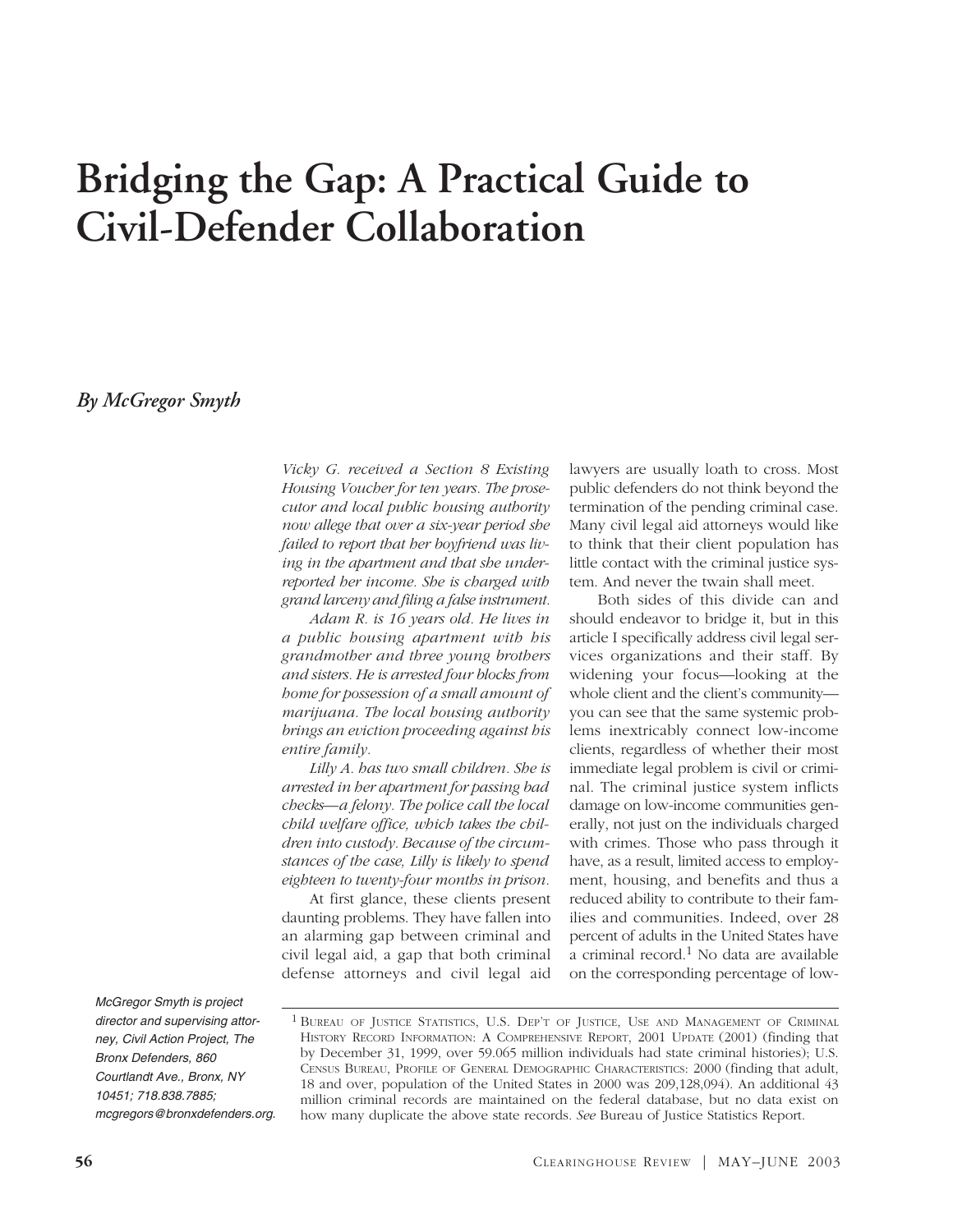income adults who have criminal records. The number is almost certainly higher than in the general population; 62 percent of all state felony arrests are of poor people who will be convicted of a crime.<sup>2</sup> Consider how many families are affected as a result of this statistic. You might find that your client communities overlap to a much greater extent than you ever knew.

### **I. Breaking the Cycle Defined by Poverty, Race, and Despair**

Initiating a criminal proceeding is the state's most powerful means of exerting authority over an individual, and entire families can be swept away by the consequences. The resulting harms are often far-reaching and unforeseen, leading to lost homes, lost jobs, and broken families. For many clients, their children, and their families, these hardships are more severe than the immediate criminal charges.

Being accused of a crime frequently causes the loss of a hard-earned job for a person who has striven to establish selfsufficiency. Being sentenced to even a short prison term can result in a dramatic loss of income from work or public benefits. Accepting certain plea bargains leads to immediate eviction, termination of em-

ployment, loss of benefits, or deportation.3 In such circumstances, clients and their families, already living in poverty, face countless threats to their tenuous livelihoods regardless of guilt or innocence.

Conversely, complications such as a loss of benefits, a job, or a home often serve as the catalyst for entry into the criminal justice system. Indeed, most clients cycle through the criminal justice system as a result of deep and interrelated social problems that existing social services have failed to address.<sup>4</sup> These social problems, which include unemployment, mental health issues, addiction, and homelessness, disproportionately haunt low-income and disadvantaged communities—communities of poverty and communities of color.<sup>5</sup> At the same time, these communities are vastly underresourced and suffer from extensive breakdowns in social services. This fateful lack of parity between social problems and social services often culminates in a crisis point being charged with a crime. Yet this crisis is only a single point in what is often a vicious cycle of crime and poverty defined by racial and economic disparity.

The criminal justice system magnifies and aggravates problems of race and

<sup>2</sup> Eighty-two percent of felony defendants are poor enough to be eligible for assigned counsel, and convictions are obtained in some three-quarters of these cases. *See* CAROLINE WOLF HARLOW, U.S. DEP'T OF JUSTICE, NCJ 179023, DEFENSE COUNSEL IN CRIMINAL CASES (2000).

 $3E.g., a plea to simple drug possession results in ineligibility for or termination of federal$ student loans, *see* 20 U.S.C. § 1091(r)(1) (2003), most public housing, *see* 42 USC § 13661 (2003), TANF (Temporary Assistance for Needy Families) benefits in most states, *see* 21 U.S.C. § 862a (2003), and, for noncitizens, probable deportation or removal, *see* 8 U.S.C. § 1227(a)(2)(B)(i) (2003).

<sup>4</sup> *See*, *e.g.*, the following Bureau of Justice Statistics reports: CAROLINE WOLF HARLOW, U.S. DEP'T OF JUSTICE, NCJ 195670, EDUCATION AND CORRECTIONAL POPULATIONS (2003); PATRICK A. LANGAN & DAVID J. LEVIN, U.S. DEP'T OF JUSTICE, NCJ 193427, RECIDIVISM OF PRISONERS RELEASED IN 1994 (2002); CHRISTOPHER J. MUMOLA, U.S. DEP'T OF JUSTICE, NCJ 182335, INCARCERATED PARENTS AND THEIR CHILDREN (200); Doris James Wilson, U.S. Dep't of Justice, NCJ 179999, Drug Use, Testing, and Treatment in Jails (2000).

<sup>5</sup> *See*, *e.g.*, U.S. CENSUS BUREAU, CURRENT POPULATION SURVEY, ANNUAL DEMOGRAPHIC SUPPLEMENT (2001 POVERTY), tbl. 3: Program Participation Status of Household—Poverty Status of People in 2001 (Mar. 2002) (comparing recipients of various means-tested benefits—including cash assistance, food stamps, and public housing—by age, gender, income, and race); tbl. 7: Years of School Completed by People 25 Years and Over, by Age, Race, Household Relationship, and Poverty Status: 2001 (Mar. 2002) (comparing by race and age); tbl. 10: Work Experience During Year by Selected Characteristics and Poverty Status in 2001 of People 16 Years Old and Over (Mar. 2002); tbl. 22: Age, Gender, Household Relationship, Race, and Hispanic Origin—Poverty Status of People and Families by Selected Characteristics in 2001 (Mar. 2002); tbl. 24: Health Insurance Coverage Status and Type of Coverage by Selected Characteristics for All People in Poverty Universe: 2001 (Mar. 2002), *available at* http://ferret.bls.census.gov/macro/ 032002/pov/toc.htm.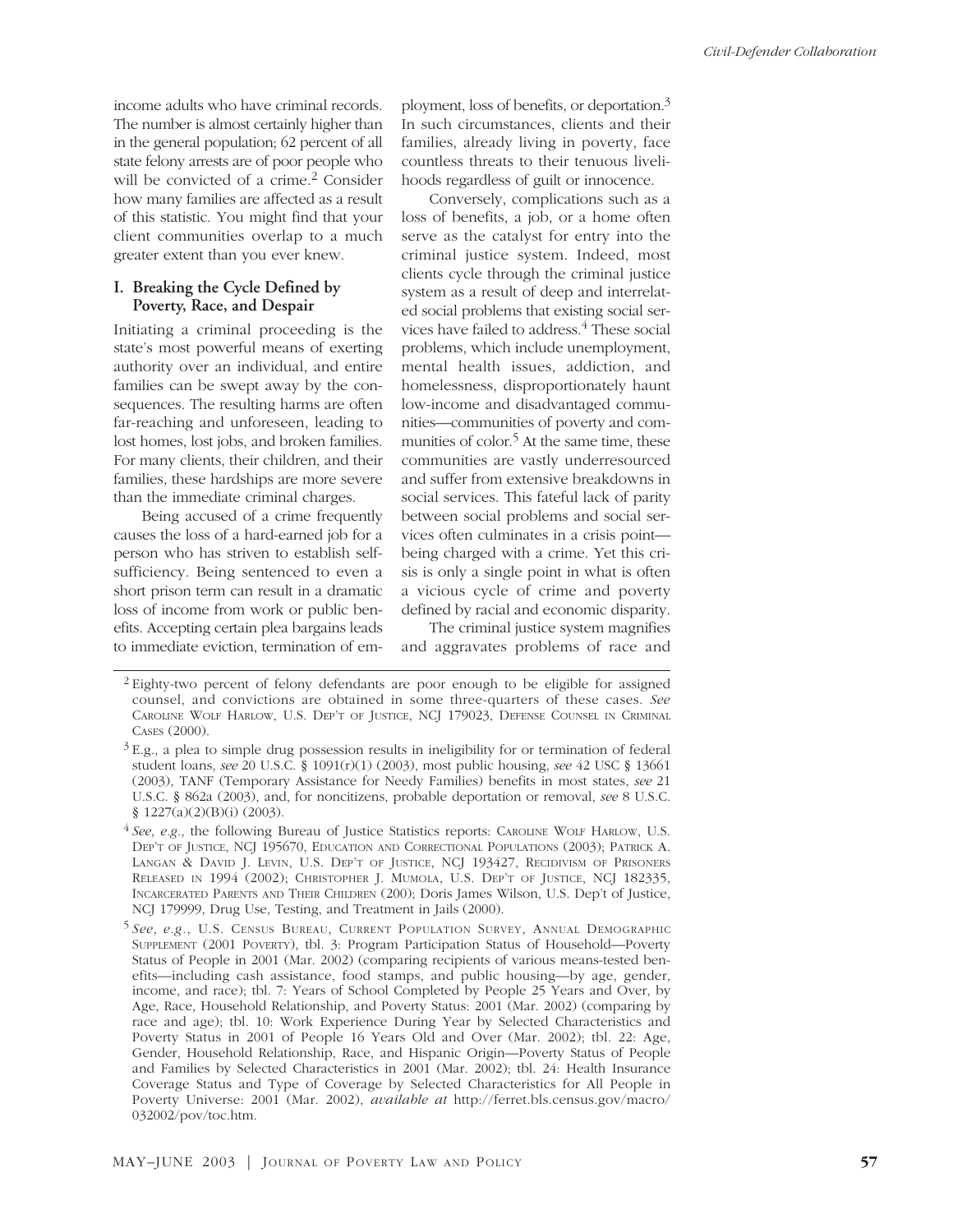poverty. In 1996, the most recent year in which national data are available, courtappointed lawyers represented 82 percent of felony defendants in large state courts because these defendants could not afford an attorney.6 Although no national numbers exist on the race of these indigent defendants, 91 percent of indigent criminal defendants in the Bronx, New York, are African American or Latino.7

These indigent defendants suffer disproportionately harsher consequences at every stage of the criminal justice system, including the collateral civil consequences that fall within traditional legal services practice areas. The disparities within the criminal justice system, from targeted police interdiction to biased bail orders to disproportionate incarceration rates and sentencing, are well documented.<sup>8</sup> At the end of the criminal justice process, "reentry" into the community awaits, but here the same disparities predominate, and the ex-offender is set up to fail. For example, about three-quarters of reentering prisoners have a history of substance abuse, and approximately 16 percent suffer from mental illness, but fewer than one-third receive treatment while incarcerated.<sup>9</sup> Nonetheless, ex-offenders are released into the same service-deficient environment after having received little or no rehabilitation or training while incarcerated, and they now have a new gift from the system—the scarlet letter "C" of a criminal conviction.

with little more than carfare and a short list of referral agencies. Once released, their conviction likely bars them from staying with family members who are living in any form of public housing, and for the same reasons they are not eligible for subsidized housing themselves.10 They have serious difficulties finding jobs because most employers ask questions about arrest records or discriminate based on a conviction that is often irrelevant to the job in question. Indeed, a survey of employers in five large cities found that 65 percent would not knowingly hire an exoffender.<sup>11</sup> Perhaps the most insidious consequence of involvement with the criminal justice system is felony disenfranchisement, literally denying a large population the right to vote and thereby to have a voice in government.<sup>12</sup> Given the current rates of incarceration, three in ten of the next generation of black men can expect to be disenfranchised at some point in their lifetime.13

In short, involvement with the criminal justice system sets off a domino effect of collateral consequences. Regardless of the specific charges or conviction, this fallout is much more likely to hurt extremely disadvantaged communities of poverty and color. These communities are both much more likely to have contact with the criminal justice system in the first place, and to suffer disproportionately from the rolling consequences—loss of income, loss of employment, eviction, ineligibility for publicly subsidized hous-

Most inmates, in fact, are released

<sup>6</sup> *See* CAROLINE WOLF HARLOW, U.S. DEP'T OF JUSTICE, NCJ 179023, DEFENSE COUNSEL IN CRIMINAL CASES (2000).

<sup>7</sup> This calculation is derived from case data from The Bronx Defenders.

<sup>8</sup> *See*, *e.g.*, N.Y. ATTORNEY GEN., THE NEW YORK CITY POLICE DEPARTMENT'S "STOP & FRISK" PRACTICES: A REPORT TO THE PEOPLE OF THE STATE OF NEW YORK FROM THE OFFICE OF THE ATTORNEY GENERAL (1999), *available at* www.oag.state.ny.us/press/reports/ stop\_frisk/ stop\_frisk.html; Harlow, *supra* note 2, at 3, 5.

<sup>9</sup> *See* ALLEN J. BECK, U.S. DEP'T OF JUSTICE, STATE AND FEDERAL PRISONERS RETURNING TO THE COMMUNITY: FINDINGS FROM THE BUREAU OF JUSTICE STATISTICS 4 (2000), *available at* www.ojp.usdoj.gov/bjs/pub/pdf/sfprc.pdf.

<sup>10</sup> *See*, *e.g.*, 42 U.S.C. § 13661 (2003).

<sup>11</sup> *See* JEREMY TRAVIS ET AL., URBAN INST., FROM PRISON TO HOME: THE DIMENSIONS AND CONSEQUENCES OF PRISONER REENTRY 31 (2001) (citing HENRY HOLZER, WHAT EMPLOYERS WANT: JOB PROSPECTS FOR LESS-EDUCATED WORKERS (1996)).

<sup>12</sup> *See*, *e.g.*, N.Y. ELEC. L. § 5-106(2)-(5) (McKinney 2003); CAL. ELEC. CODE § 2101 (West 2003); FLA. STAT. § 97.041 (2003).

<sup>13</sup> *See* THE SENTENCING PROJECT, FELONY DISENFRANCHISEMENT LAWS IN THE UNITED STATES (2003), *available at* www.sentencingproject.org/brief/pub1046.pdf.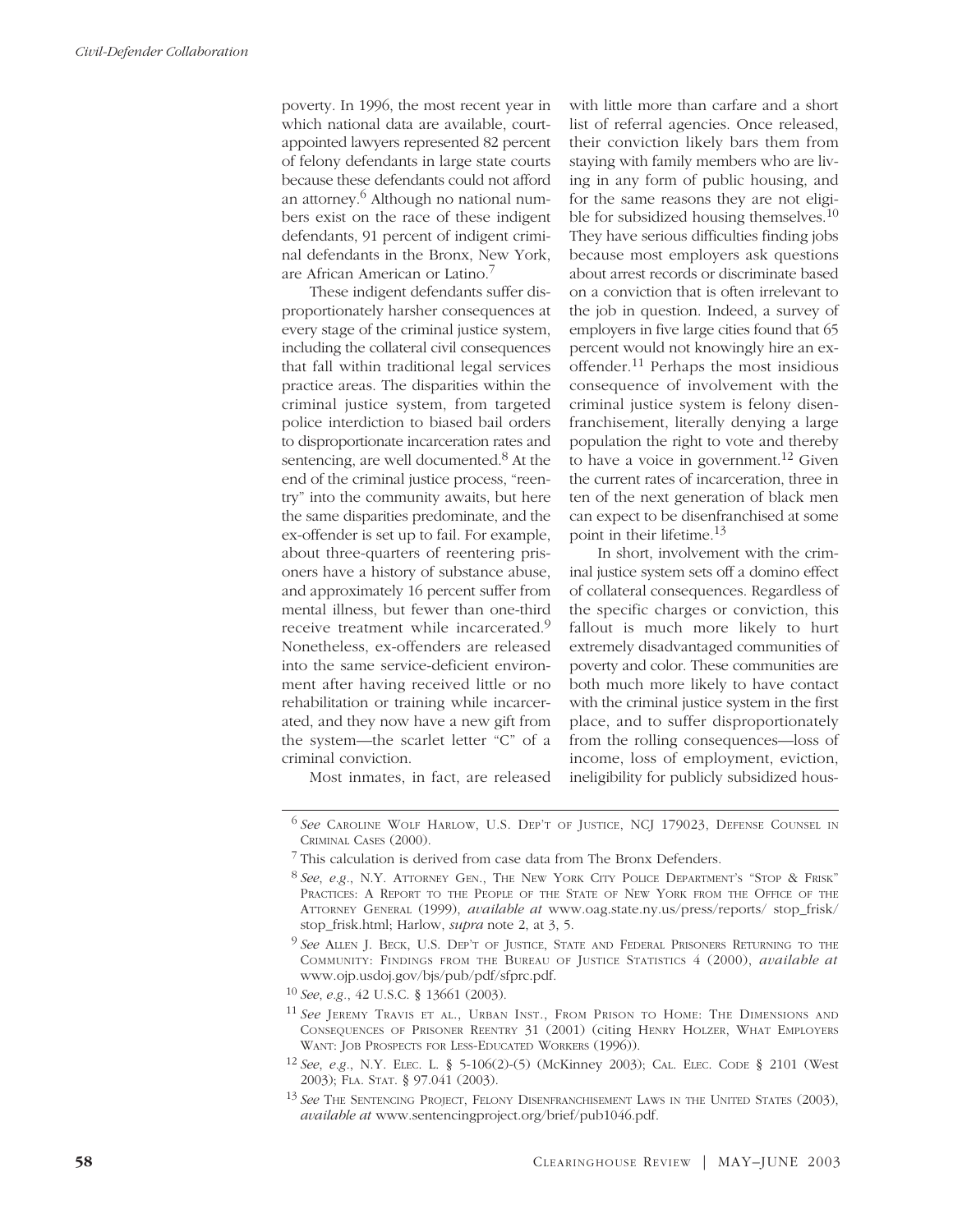ing—that have far less effect on wealthier ex-offenders.

## **II. Bridging the Gap**

Confronted with these barriers, the current gap in services for the poor who are touched by the criminal justice system is alarming. While the national focus on crime in the 1990s swept unprecedented numbers of people into the system, a dramatic decrease in government spending for civil legal services and the imposition of restrictions on representation of prisoners by programs funded by the Legal Services Corporation (LSC) caused many traditional civil legal assistance organizations to avoid representing anyone involved with the criminal justice system.<sup>14</sup> One study found that no more than 14 percent of the legal needs of New York's poor were being met.15 Criminal defense offices face their own high caseloads and lack of personnel and are forced to overlook the noncriminal difficulties that lead to or result from involvement with the criminal justice system.

With a few concrete steps, however, lawyers for the poor can work together to begin to bridge this gap. This endeavor fits within a larger movement that encourages the pursuit of interdisciplinary and community-oriented solutions to our clients' problems.16 When defenders and legal services attorneys collaborate, we can address root problems that often manifest themselves in offender behavior.

A few models exist for integrated criminal and civil representation of the poor—The Bronx Defenders, Neighborhood Defender Service of Harlem, and

Public Defender Service for Washington, D.C., are all public defender offices with civil attorneys on staff. In my office—The Bronx Defenders—the Civil Action Project offers comprehensive legal and social services to minimize the severe and often unforeseen fallout from criminal proceedings and facilitate the reentry of our clients into the community. The project's three attorneys collaborate closely with the office's criminal defense teams which consist of defense attorneys, social workers, and investigators—and represent and advise clients on the full range of legal issues, including housing, public benefits, employment, civil rights, immigration, forfeiture, and family law. By engaging the community, the project also seeks to identify pervasive issues that confront our clients and empower them to effect change. In the next year, the Civil Action Project will launch the Community Defender Resource Center, a training and resource center that will provide practical, legal, and technical support to criminal defense attorneys in New York State on strategies to overcome the collateral consequences of criminal proceedings.

Of course, many viable and useful models short of full integration of services still recognize our common organizational mission—effective advocacy for those who live in poverty. In this article I focus on the feasible steps that civil legal services organizations can take to cooperate with defender agencies and attorneys.

### **III. Taking Practical Steps**

Legal services organizations, including those restricted by LSC funding, can take

<sup>14</sup> *See*, *e.g.*, 45 C.F.R. pts. 1613, 1637.

<sup>15</sup> *See* Evan A. Davis, A Lawyer Has an Obligation: Pro Bono and the Legal Profession (Otto L. Walter Lecture, New York Law School, 2001), *available at* www.abcny.org/currentarticle/otto\_walter\_lecture.html.

<sup>16</sup> *See*, *e.g.*, Robert Lennon, *After Years of Incubating in the Public Interest Sector, the "Holistic" Pro Bono Movement Gains a Foothold in Big Firms*, AM. LAW. (Dec. 5, 2002), *available at* www.lawschoolconsortium.net/holistic%20pro%20bono.htm; PENDA D. HAIR, LOUDER THAN WORDS: LAWYERS, COMMUNITIES AND THE STRUGGLE FOR JUSTICE (Rockefeller Found. 2001); Cait Clarke, *Problem-Solving Defenders in the Community: Expanding the Conceptual and Institutional Boundaries of Providing Counsel to the Poor*, 14 GEO. J. LEGAL ETHICS 401 (2001); Alan M. Lerner, *Law and Lawyering in the Work Place: Building Better Lawyers by Teaching Students to Exercise Critical Judgment as Creative Problem Solver*, 32 AKRON L. REV. 107 (1999); Susan P. Sturm, *From Gladiators to Problem-Solvers: Connecting Conversations About Women, the Academy, and the Legal Profession*, 4 DUKE J. GENDER L. & POL'Y 119 (1997); Tanya Neiman, *From Triage to Changing Clients' Lives*, MGMT. INFO. EXCH. J. (Nov. 1995).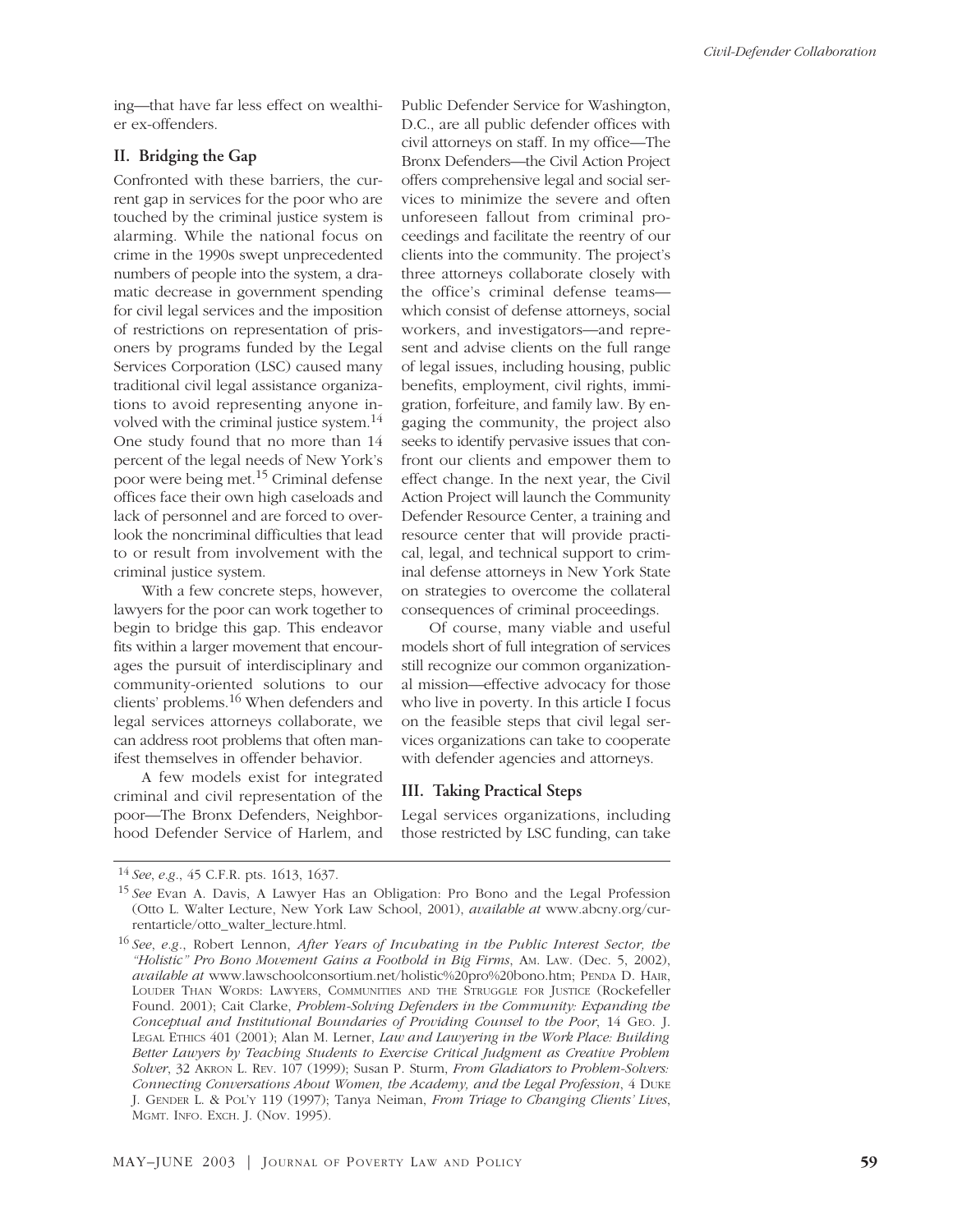a number of concrete and realistic steps toward bridging this divide.

First, educate yourself on the issues that arise at the nexus of the criminal justice system and civil legal services. Contact organizations such as the Legal Action Center or the Civil Action Project at The Bronx Defenders for helpful materials, background, and advice.<sup>17</sup> Organize a roundtable meeting with the local public defender or indigent criminal defense bar. What are the most common civil legal issues raised by their clients? Do they have suggestions for fruitful collaboration? If an institutional public defender serves your area, can they track any data that would be useful to you?

Then educate one another. At a minimum, most LSC-funded programs can make available a large set of crucial clientoriented materials ranging from pamphlets to *pro se* guides. Supply the defender office lobby or arraignment courtroom with a steady stream of your standard pamphlets on subjects such as housing, public benefits, family law, and disability. If your meeting with the defenders unearths unusual issues, consider publishing new client pamphlets targeting those needs.

Conduct continuing legal education training for public defenders and panel attorneys on relevant issues. Such training can cover eligibility requirements for public assistance and subsidized housing, including the most likely scenarios in which the relevant agency will suspect fraud, common mistakes made by the agencies, and how to interpret the paperwork. For each practice group within your office (e.g., housing, disability, benefits, HIV/AIDS, immigration), survey the local and federal law to determine the collateral consequences of criminal proceedings or convictions. In particular, educate both defense attorneys and the larger community on the criminal conviction eligibility bars for the local public housing, Section 8, Temporary Assistance for Needy Families, and food stamp programs and the consequences of a criminal conviction in the immigration context. You may be surprised how little criminal defense attorneys know about these consequences, particularly when they result from convictions for minor offenses. Emphasize that many defenders have been successful in obtaining more favorable dispositions when they educate judges and prosecutors about the myriad collateral consequences. You need not start from scratch: contact the Legal Action Center (or The Bronx Defenders in New York State) for an overview of your state's law.

Conduct client workshops at the local criminal defense provider. Have "Know Your Rights" clinics on the important issues identified above. The question-andanswer sessions with the criminal defendants and their families will be incredibly informative for you as well. Find a service provider who can run workshops on writing a résumé, job interviewing, finding housing, and filling out benefit applications. In return, ask defense attorneys to conduct "Know Your Rights" clinics at your offices on interactions with the police and navigating the criminal justice system. Reach out to local law schools for free labor to launch some of these programs.

Consider establishing a formal referral arrangement with the local defense providers. Indeed, a streamlined referral process may enable you to intervene much earlier, and consequently more effectively, in a client's civil legal problem—public defenders are often the first to hear about difficulties such as an eviction or loss of benefits. Moreover, the client's experience during her time of crisis will be more positive if she is not referred blindly across town for assistance. In turn, these experiences build trust with clients and the communities that you serve. At the very least, teach the defense attorneys about your intake process so that they can tell their clients what to expect. Many clients, when simply given a phone number or address for a referral, give up if they encounter a single barrier.

The legal services office could designate the public defender as an outreach site. You could staff a table in the office at scheduled times to provide brief advice and consider cases for intake. If no local

<sup>17</sup> The Legal Action Center is a law and policy organization that specializes in issues related to criminal justice, alcoholism and substance abuse, and HIV/AIDS. See www.lac.org.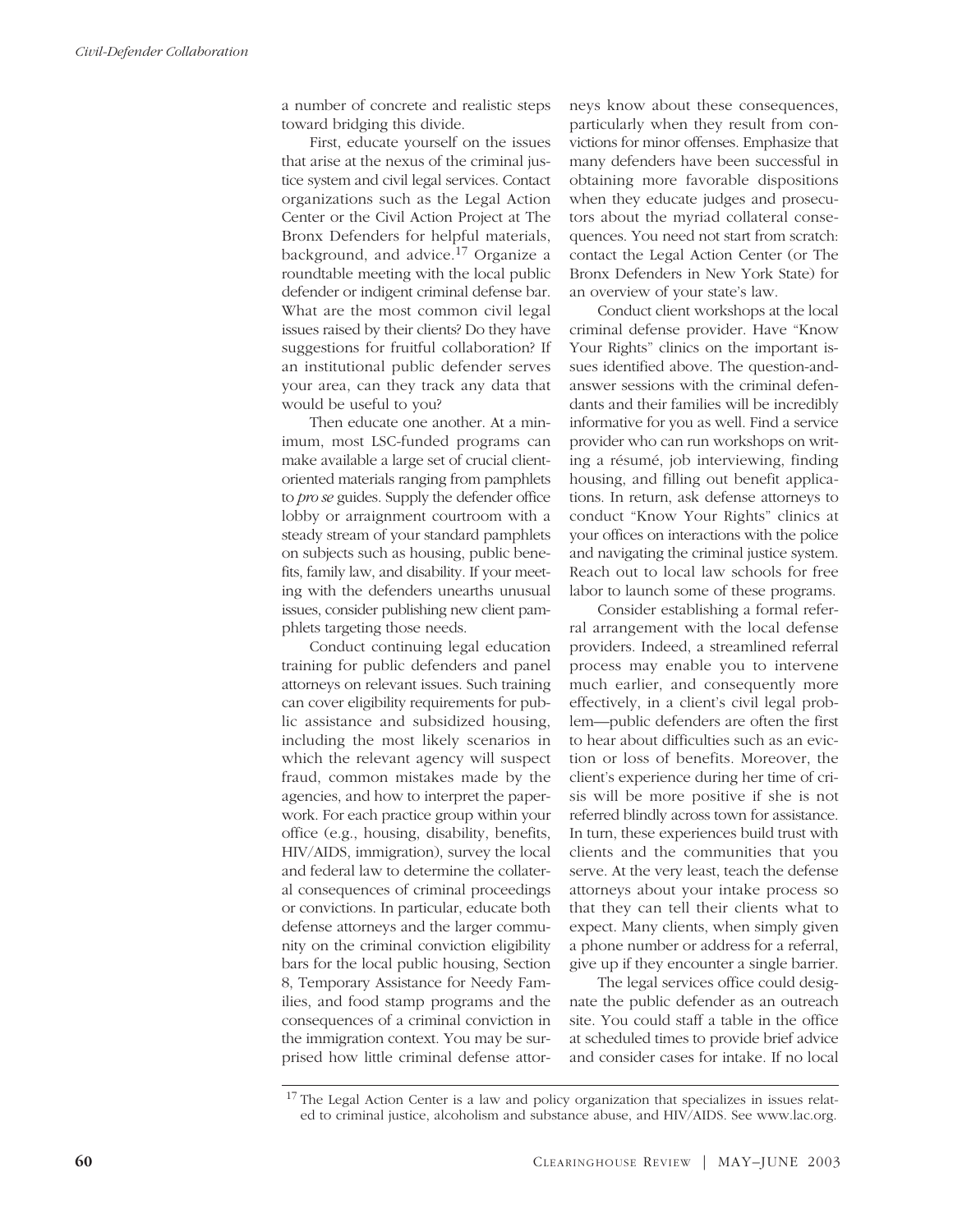institutional criminal defense provider exists, ask the criminal court for permission to set up an outreach site, or at least an information table. Also, consider assigning an attorney or paralegal to be "on call" during certain periods to give quick advice. If LSC restrictions apply, you can formally limit the type of advice and representation that you provide to ensure compliance.

Although each organization must perform its own assessment, careful planning will ensure that these collaborations do not violate LSC restrictions. Particular attention should be paid to 45 C.F.R. Part 1613 (representation in criminal proceedings), Part 1615 (habeas corpus collateral attacks on criminal convictions), Part 1637 (representation of prisoners in civil litigation), Part 1633 (representation in certain drug-related eviction proceedings), and Part 1612 (conducting training programs for restricted activities).18 While some of the training, advice, and representation detailed above may prove unfeasible under the restrictions, many rich opportunities for cooperation remain.

Potential conflicts of interest, particularly within the context of domestic violence, can also be addressed through planning. Although some might fear that conflicts would arise more often in these collaborations with defenders, the same conflict checks used for any outreach site that gives brief advice should prove sufficient.

#### **IV. Seeing It in Practice**

The three scenarios outlined at the beginning of the article illustrate how these collaborations can work in practice to benefit our clients.

The advice of a legal services attorney could prove invaluable to Vicky G. First, the civil attorney could make a list of all relevant documents and printouts produced by the local Section 8 authority and advise the defense attorney how to obtain them. Through training or individual advice, the legal services attorney could teach defense attorneys how to interpret these documents, which are often quite arcane and indecipherable. In particular, notations from housing assistants or other workers can be crucial in undermining fraudulent intent.

Moreover, reviewing the eligibility and subsidy calculations could reveal fundamental errors. (The agencies' computations are frequently incorrect for legal services clients, and it is no different in criminal cases.) If the landlord has failed

# *The legal services office could designate the public defender as an outreach site, staffing a table at scheduled times.*

to make repairs, Vicky may have a warranty-of-habitability issue that would entitle her to rent abatement. Section 8 payments may have been suspended for failure to meet housing quality standards, and the prosecutor's computation may not reflect this. Careful recalculation can reduce the amount by which the subsidy was allegedly overpaid. Not only can this exercise reduce an offense from a felony to a misdemeanor; it also will reduce the amount of restitution that Vicky G. will have to pay. The defense attorney must also understand the importance of determining whether Vicky G. was receiving any other public benefits during the time in question. If so, a careless plea or factual allocution could establish further criminal or civil liability related to those benefits.

Adam R.'s family faces a tough battle after last term's U.S. Supreme Court decision in *HUD v. Rucker*, which allowed public housing authorities to evict entire families for drug-related activity even if the tenant did not know, could not foresee, or could not control behavior by other occupants or guests.<sup>19</sup> Because the pri-

<sup>18</sup> *See* Alan W. Houseman & Linda E. Perle, Ctr. for Law & Soc. Pol'y, Representing Individuals with Criminal Records Under the LSC Act and Regulations (2002) (on file with McGregor Smyth).

<sup>19</sup> *See* HUD v. Rucker, 535 U.S. 125 (2002).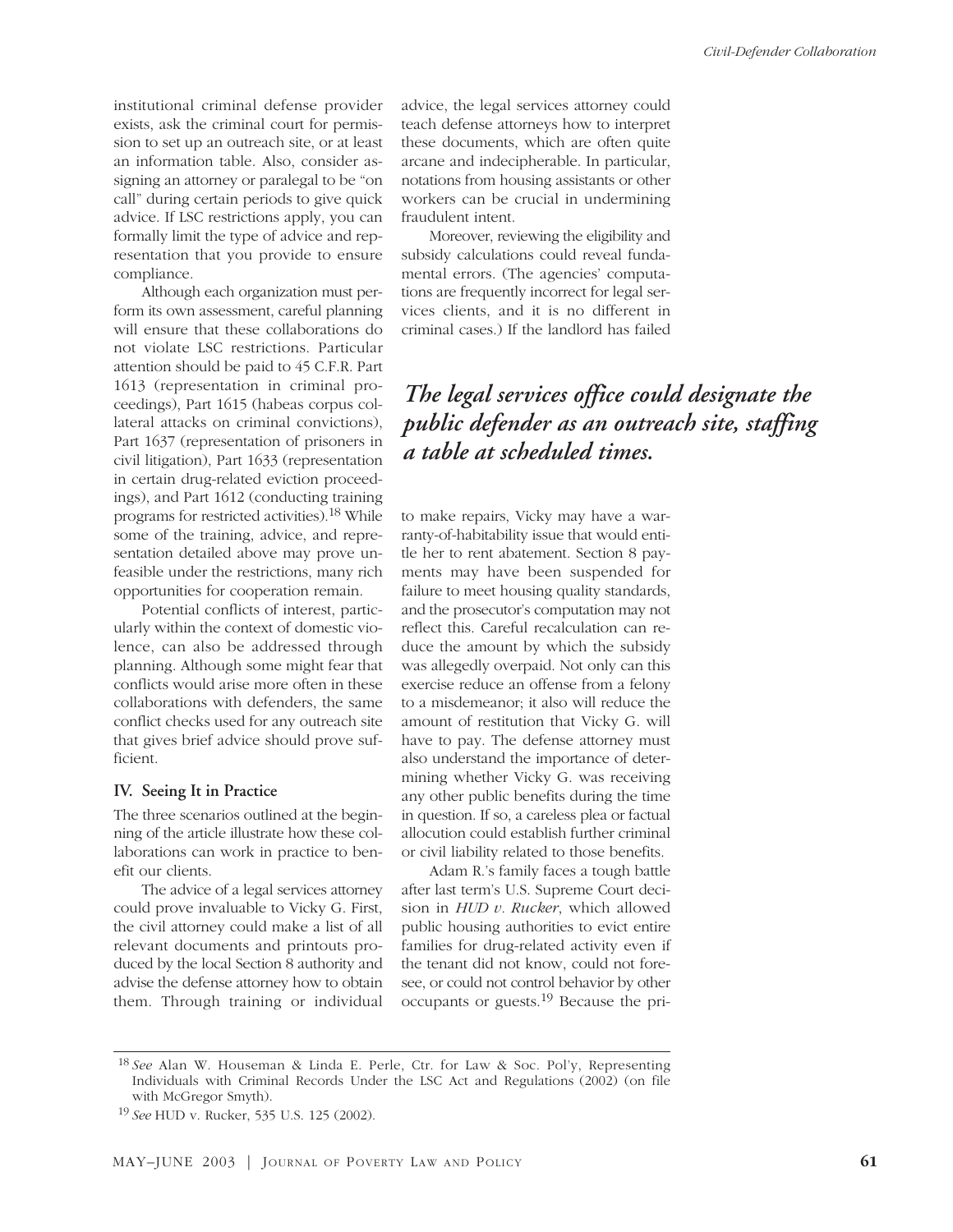mary tenant is the grandmother, rather than Adam R., who is the person charged with the crime, the LSC restriction on drugrelated evictions does not apply. Therefore an LSC-funded office may represent Adam R.'s family in the eviction proceeding.20 You can work closely with the defense attorney to ensure that Adam enters a relevant treatment or rehabilitation program immediately—mitigation evidence that could prove crucial to the eviction case. Collaboration with the defense attorney may also expose factual or legal defenses with which you are unfamiliar, such as the details of standard narcotics interdiction and lines of attack for cross-examination of the police officers involved.

On a broader level, collaboration with the local defense bar may help you effect a policy change through tactics that should meet even LSC restrictions. Ask the defenders to refer to you all defendants who live in public housing or have Section 8 vouchers. If your office can commit to taking every eligible "*Rucker*" case to trial, the local PHA may reconsider its policy.21

Finally, Lilly A. must receive help and advice to prevent her from permanently losing her children. The Adoption and Safe Families Act of 1997 requires the state to petition to terminate parental rights when a child has been in foster care for fifteen of the last twenty-two months.22 When a parent is incarcerated, those fifteen months expire quickly. Maintaining family contact during incarceration and securing family reunification afterward are critical to successful reentry into the community.

Help or advice with a simple form may keep Lilly's family intact. Depending on your state's laws, you can develop a *pro se* packet on informal custody arrangements for incarcerated parents—usually placement with relatives—that do not qualify as "foster care" under the Act. Of course, LSC-funded offices may not represent anyone who is currently incarcerated, but no restrictions apply in Lilly's situation to those who are released on bail or bond and anticipate being reincarcerated.23 Any *pro se* materials would be universally useful to all in similar situations.

#### **V. Conclusion**

The criminal justice system is not simply a forum for affixing blame and assigning punishment. It also highlights a population most in need of help. Being arrested and charged with a crime is a unique and horrible moment of crisis for anyone, even more so for people whom the system has failed. Our responsibility is to fight to ensure that the deep and embedded injustices of race and poverty do not trap entire communities. We must break the cycle of punitive measures and unforeseen consequences that prevent our clients from establishing any semblance of stability.

Because of the gap in services, however, this population as a whole simply is not being served. By focusing on the needs of "whole" clients—assisting their families, advocating for their communities, and addressing the underlying issues that have caused their involvement with the criminal justice system—we empower individuals, strengthen families, and help communities prosper.

Holistic advocacy is not simply an ideal; it is a necessity. To those living in poverty, the margin of survival is precariously narrow. Each lives in a house of

<sup>&</sup>lt;sup>20</sup> Entities funded by the Legal Services Corporation (LSC) are prohibited from defending any person in a public housing eviction proceeding if that person has been criminally charged with or has been convicted of the illegal sale, distribution, or manufacture of a controlled substance, or of possession of a controlled substance with the intent to sell or distribute. *See* 45 C.F.R. § 1633.3 (2003). The prohibition does not apply when a charge has been dismissed or the person has been acquitted of the illegal drug activity. *See* 45 C.F.R. § 1633.2 (2003).

<sup>21</sup> *See supra* note 5. Also, LSC restrictions prevent grantees from representing currently incarcerated persons. *See* 45 C.F.R. § 1637.3.

<sup>22</sup> *See* Adoption and Safe Families Act of 1997, Pub. L. No. 105-89, 111 Stat. 2115 (1997) (codified at 42 U.S.C. § 675).

<sup>23</sup> *See* 45 C.F.R. §§ 1637.3, 1637.4.